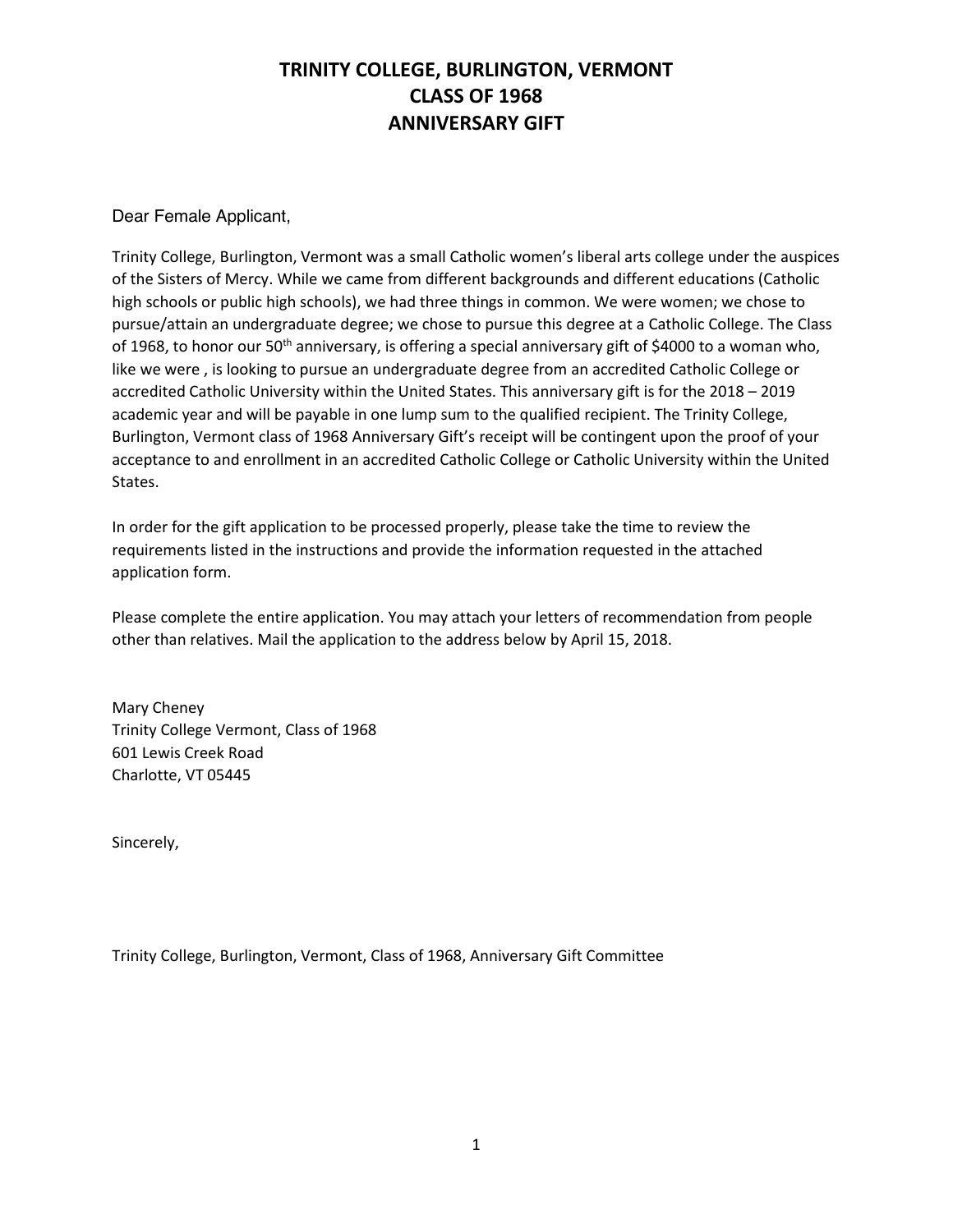#### ANNIVERSARY GIFT OBJECTIVE:

To encourage Catholic women to pursue their undergraduate degree within the community of a Catholic institution of higher education.

#### ELIGIBILITY RULES:

- 1. Applicant must be a Catholic woman.
- 2. The gift is only open to a graduating high school senior or an adult student attending a post secondary school for the first time.
- 3. Applicant must be accepted and enrolled at an accredited Catholic College or accredited Catholic University approved for Title IV funding (Pell Grants, Federal Direct Loans) within the United States.
- 4. Anniversary gift must be used for the academic year for which it is awarded.
- 5. Recipient of the anniversary gift must provide proof of acceptance at, and enrollment in, an accredited Catholic College or accredited Catholic University.

#### AWARDING OF ANNIVERSARY GIFT:

Trinity College, Burlington, Vermont Class of 1968 will award one 50<sup>th</sup> year anniversary gift of \$4,000 to an eligible applicant for the 2018 – 2019 academic year.

### REVENUE SOURCE:

Trinity College, Burlington, Vermont, Class of 1968.

#### METHOD OF PAYMENT:

The anniversary gift will be awarded to the selected recipient. The anniversary gift will be presented in a single payment (payee: recipient/institution recipient will attend) after the recipient provides proof of enrollment for the 2018 – 2019 academic year.

### CATHOLIC COLLEGES/CATHOLIC UNIVERSITIES:

The anniversary gift must be used at an accredited Catholic College or accredited Catholic University within the United States.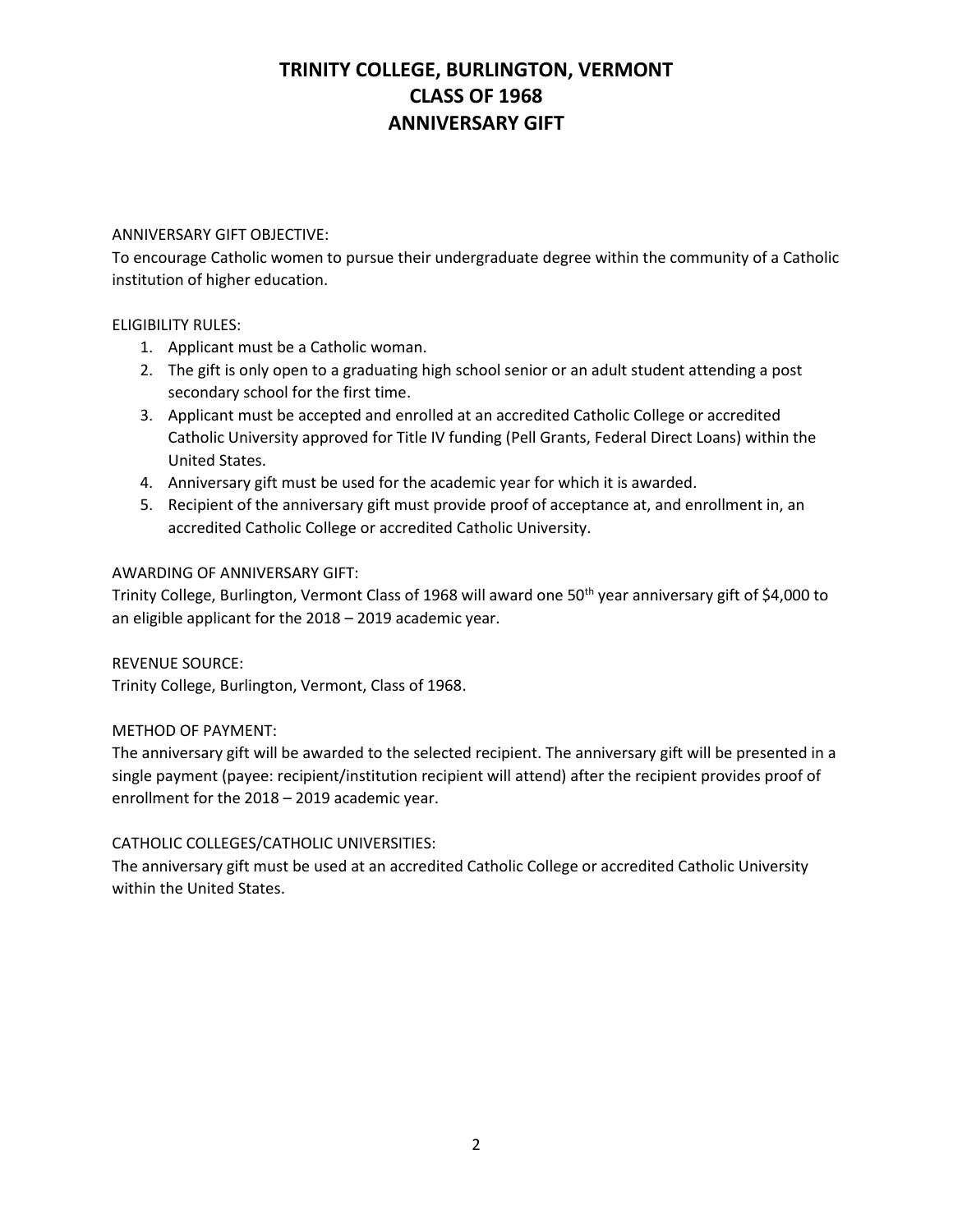| <b>ANNIVERSARY GIFT APPLICATION CHECKLIST</b>                                                                                                                                                                                                                                                                                                                                                                                                                                                                                                                                                                                                                                                                                                     |
|---------------------------------------------------------------------------------------------------------------------------------------------------------------------------------------------------------------------------------------------------------------------------------------------------------------------------------------------------------------------------------------------------------------------------------------------------------------------------------------------------------------------------------------------------------------------------------------------------------------------------------------------------------------------------------------------------------------------------------------------------|
| $\Box$ Fill out the application<br>$\Box$ Complete/attach written questionnaire and essays<br>$\Box$ Attach two letters of recommendation<br>Letters of Recommendation - Letter should be from someone who is not related to the<br>$\Box$<br>applicant (e.g. a counselor, guidance director, academic advisor, teacher, principal<br>employer, business leader, neighbor, or family friend).<br>The letter must address the applicant's:<br>Achievements/strengths<br>٠<br>Talent/potential for success<br>٠<br>Community/school involvement<br>٠<br>Character/initiative/leadership<br>٠<br>Commitment to completing her education beyond high school<br>٠<br>Commitment to her chosen career/ field of study<br>٠<br>Education/work ethic<br>٠ |
| $\Box$ Sign the application<br>$\Box$ Parent or guardian (if applicant is a minor) sign the application<br>Application must be received on or before April 15, 2018<br>$\Box$<br>Send application to:<br>$\Box$<br>Mary Cheney<br>ATTN: Trinity College, Burlington, Vermont, Class of 1968<br>601 Lewis Creek Road<br>Charlotte, VT 05445                                                                                                                                                                                                                                                                                                                                                                                                        |

I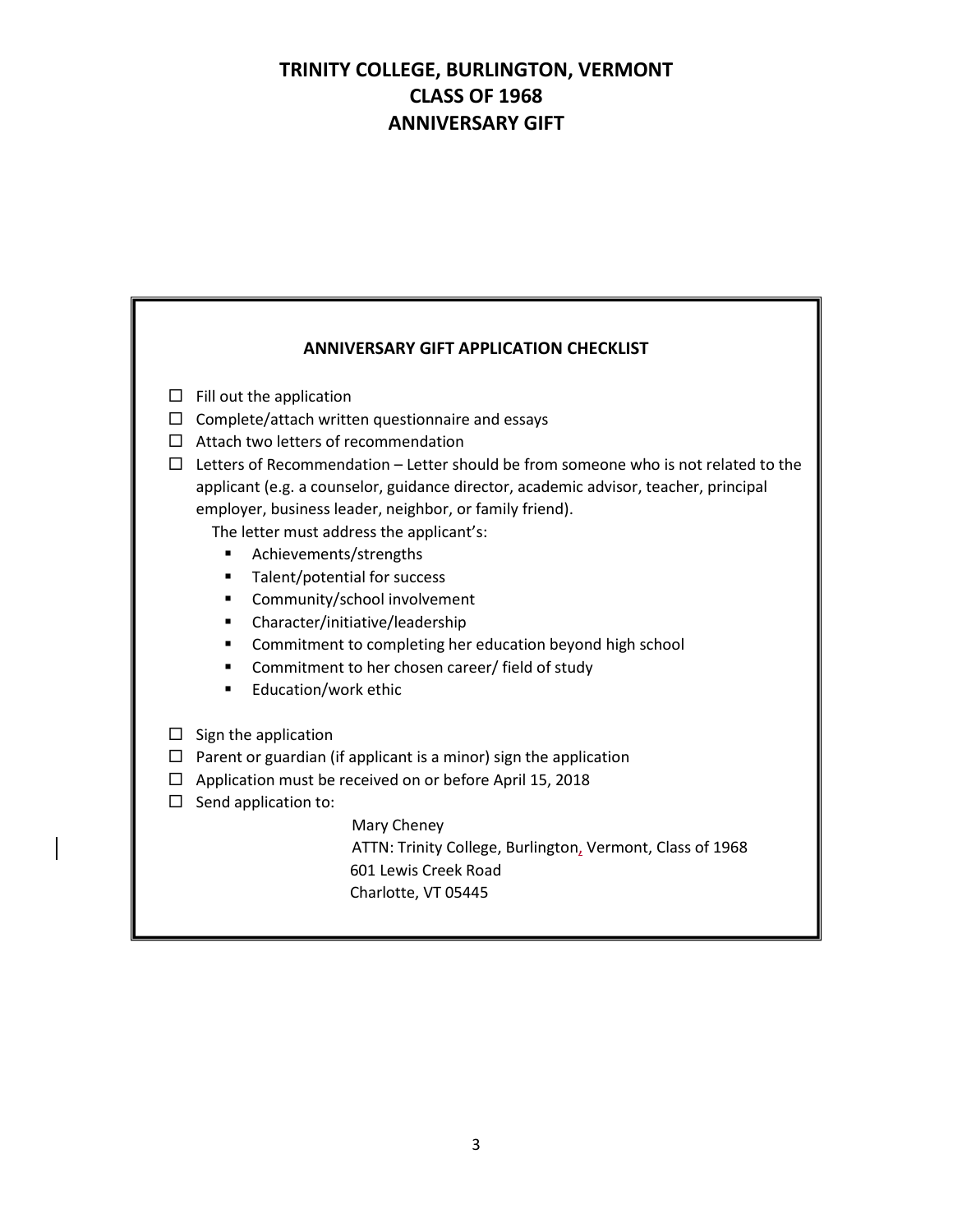### **ANNIVERSARY GIFT APPLICATION**

| Address (Number & Street)<br>Primary Telephone Number<br><b>School Name</b>                                   | City<br>Email<br>List All High Schools Attended: | State | Zip<br>Date of Birth |
|---------------------------------------------------------------------------------------------------------------|--------------------------------------------------|-------|----------------------|
|                                                                                                               |                                                  |       |                      |
|                                                                                                               |                                                  |       |                      |
|                                                                                                               |                                                  |       |                      |
|                                                                                                               | Address                                          | From  | To                   |
|                                                                                                               |                                                  |       |                      |
|                                                                                                               |                                                  |       |                      |
| Date of Graduation or Equivalent:                                                                             |                                                  |       |                      |
| attending: and the state of the state of the state of the state of the state of the state of the state of the |                                                  |       |                      |
| Parent Information (only required if applicant is under 18 years of age)                                      |                                                  |       |                      |
| Name of Parent                                                                                                |                                                  |       |                      |
| Address (Number & Street)                                                                                     | City                                             | State | Zip                  |
| Primary Telephone Number                                                                                      | Email                                            |       |                      |
|                                                                                                               |                                                  |       |                      |

I/We certify that all the statements contained in this application are true and correct

Student's Signature / Date

Parent's Signature / Date (if applicant is under 18 years of age)